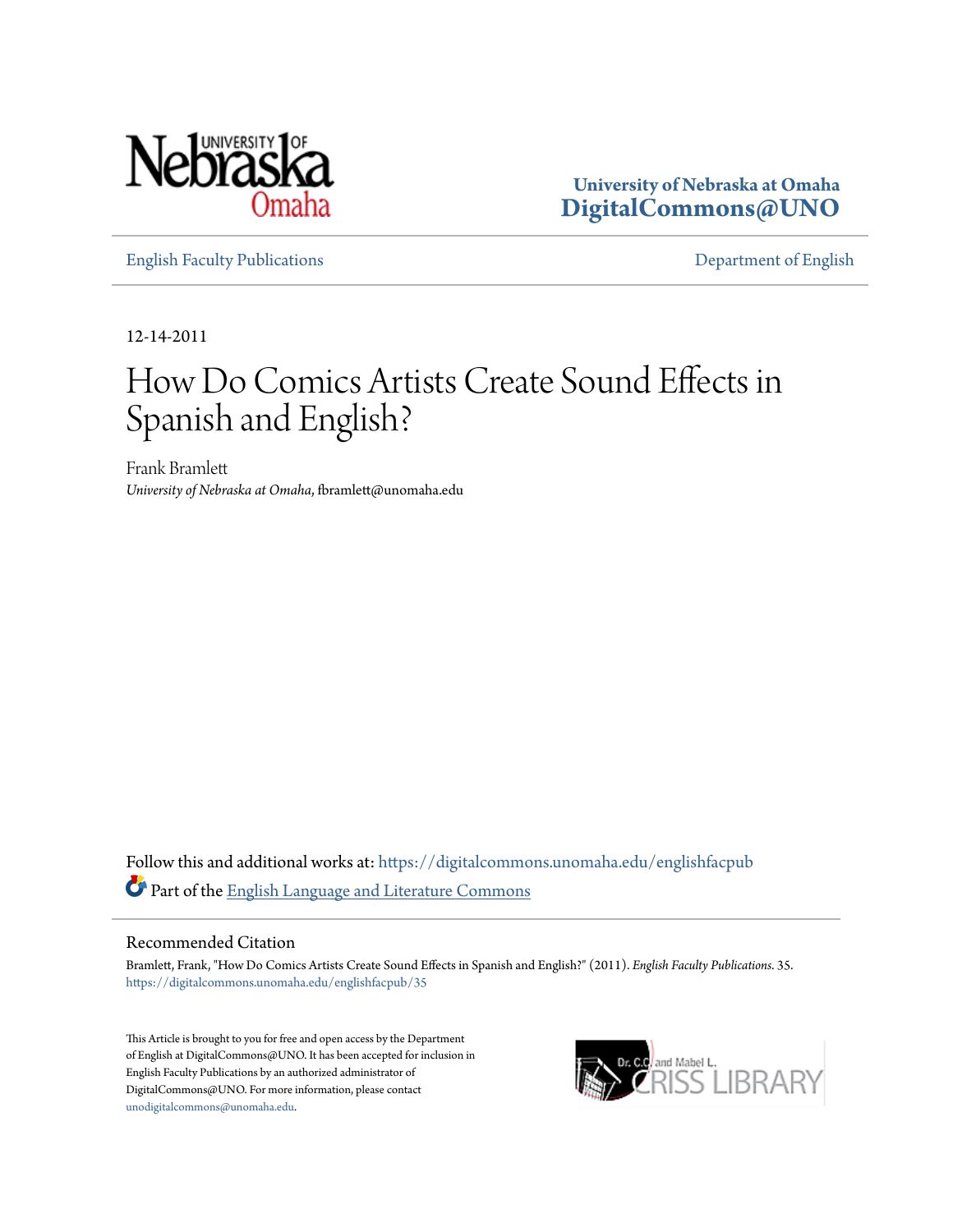# How Do Comics Artists Create Sound Effects in Spanish and English?

In 2009, I happened upon a one-shot Spider-Man & Human Torch story. Side-by-side on the rack at my local comic book store were an English-language version and a Spanish-language version, both of which were called *¡Bahía de los Muertos!* (literally *Bay of the Dead*). The Spanish version was also marked "Edición Boricua en Español," meaning that it was the Puerto Rican edition. I've included two images, below. The one on the left is from the Spanish version and the one on the right is from the English. In panel 1, Johnny is getting hit by a monster. In panel 2, Spider-Man is driving the flying car and asks Johnny if he's okay. In panel 3, Johnny goes supernova to help defeat the monster. Both of these images are equivalent except for the linguistic text.



#### (https://pencilpanelpage.files.wordpress.com/2011/12/spidey\_torch\_images.jpg)

In panel 1, the sound of the monster's tentacle striking Johnny is English <THWAP> but Spanish <FUAP>. Writer Tom Beland and artist Juan Doe have used sounds that are similar but not exactly the same. English <THWAP> shows two basic differences from Spanish <FUAP>. First, word‑ initial <TH> stands in for word-intial <F>, and though they look remarkably different, they are very similar phonetically.

In phonetics, <TH> is described as a voiceless interdental fricative. 'Voiceless' means that the vocal cords don't vibrate during production of the sound. 'Interdental' means that the tongue protrudes between the teeth, and 'fricative' indicates a 'hissing' flow of air passing over the tongue, through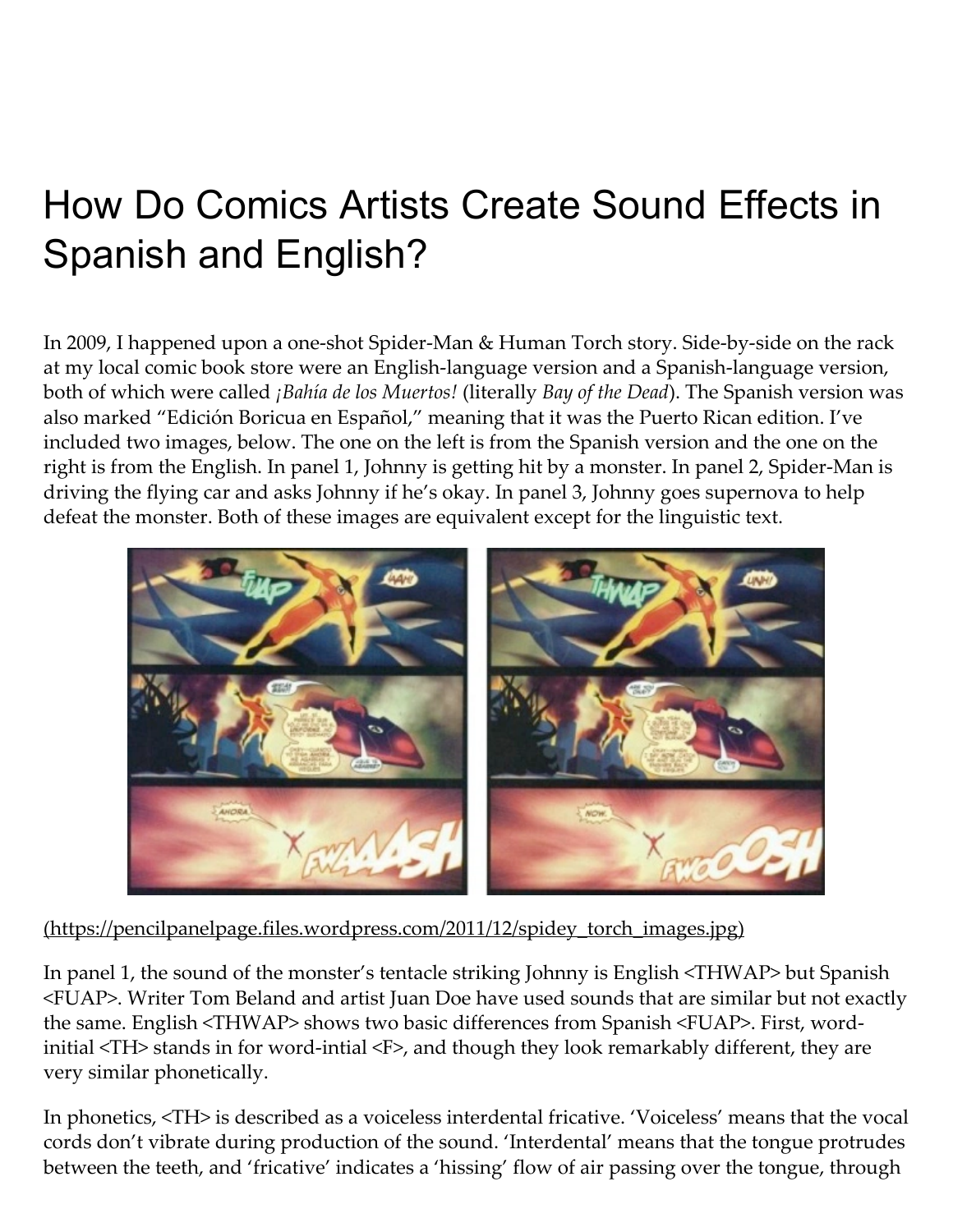the teeth, and out the mouth. Similarly, <F> is described as a voiceless fricative. But <F> is labiodental rather than interdental, meaning that the tongue is contained behind the teeth (it doesn't protrude). Specifically, <F> is made when the top teeth are placed on the bottom lip and the speaker forces air through that space. Again, the 'hissing' sound is characteristic of all fricatives.

The other notable difference in panel 1 is that the value of <A> in English <THWAP> differentiates it from the <A> in Spanish <FUAP>. For most US English speakers, <THWAP> rhymes with <CAP> and shares the same vowel as <HAT> and <LACK> and <STAND>. The value of Spanish <A> is slightly different, sounding more similar to English <FATHER> or <POT>.

A greater difference in rendering sound effect is noticeable in panel 3. The Spanish <FWAAASH> has a vowel like English <FATHER> and this is an elongated <A>, like we would say when wrestling with a tongue depressor in the doctor's office. The English <FWOOOSH>, though it shares the same initial consonant cluster <FW>, contains a very different vowel as its core sound. An English-speaking reader knows that the vowel sound in <FWOOOSH> rhymes with the vowel sound in <FOOD> and other similar sound effects like <SWOOSH> or <WHOOSH>. But a Spanish‑speaking reader might make the vowel in <FWOOOSH> sound like the <O> in <OCEAN>. (Admittedly, for some English speakers, the vowel sound in words like <SWOOSH> might rhyme with the vowel in <COOK> rather than <FOOD>, but this is a minor detail and doesn't really affect the Spanish‑English comparison.)

Spanish <FWAAASH> probably sounds like English <WASH>. However, if the rules for <THWAP/FUAP> in panel 1 are applied to the effects in panel 3, then English <FWOOOSH> would probably be spelled as Spanish <FUUUUSH>. The problem is that Spanish <FUUUUSH> wouldn't have a sound like English <FW>. Instead, the vowel <U> would be elongated, sounding much like the English word <FOOD>. Or <FOOOOD> if we're looking for an iconic spelling.

The writer and artist, then, compensate by making two spelling changes. Instead of <FU> as in <FUAP>, they use <FW>. Even though the <FU> and the <FW> are different spellings, they are similar pronunciations. Further, the Spanish <FWAAASH> has an <A> vowel and the English version has an <O> vowel. The sound effects, then, sound the same at the beginning but sound very different in the center, and they end up with an <SH> combination at the end of the word.

Another way of looking at it is to say that in the Spanish version, the sound effect in panel 1 <FUAP> and the sound effect in panel 3 <FWAAASH> are most likely pronounced very similarly, with the exception of the end of the words. But the rules for spelling the consonant clusters and the vowels are problematic, and the writers seem to use various strategies to make the sound effects work.

What remains unclear for me is that typically Spanish doesn't spell words with <SH>, so do Spanish‑speaking comic book readers know how the <SH> sounds? If so, how do they know? Is it a general familiarity with English-language comic book conventions? Further, would an Englishspeaking comic book reader know that the Spanish word <FWAAASH> probably does not rhyme with <FLASH>?